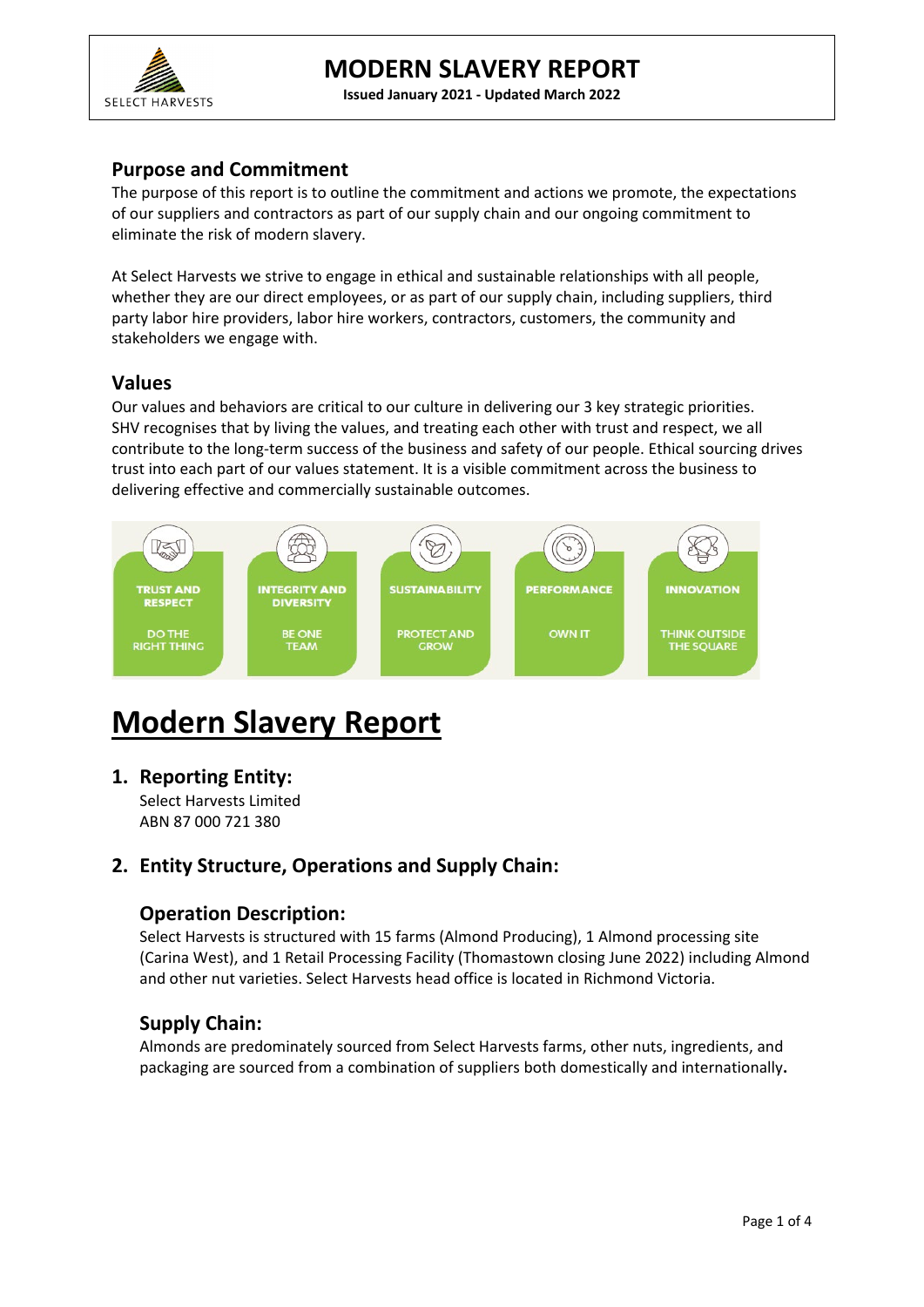

# **MODERN SLAVERY REPORT**

**Issued January 2021 - Updated March 2022** 

#### **Company Structure as follows:**



# **3. Risks of modern slavery practices in the entity's operations and supply chain and any entities owned or controlled by the reporting entity:**

Select Harvests Identified Risks include:

- Outsourced activities (such as transport, cleaning, waste management, etc.)
- Source of raw materials/commodities
- Developing our supply chains and suppliers by being clear regarding our expectations and standards
- Leading by example and conducting appropriate checks on all employees. third party labour providers, and suppliers
- Providing clarity on our hiring, disciplinary and termination policies
- Training Managers to remain alert and respond appropriately to indicators of slavery, listening and being approachable to employees, and raising awareness
- Providing a clear grievance process which outlines whistle blower protections
- Reviewing our Ethical Sourcing and Labour Standards as required to ensure compliance with relevant Federal and State laws

Select Harvests entities are all controlled and managed by the reporting entity under one management group and board.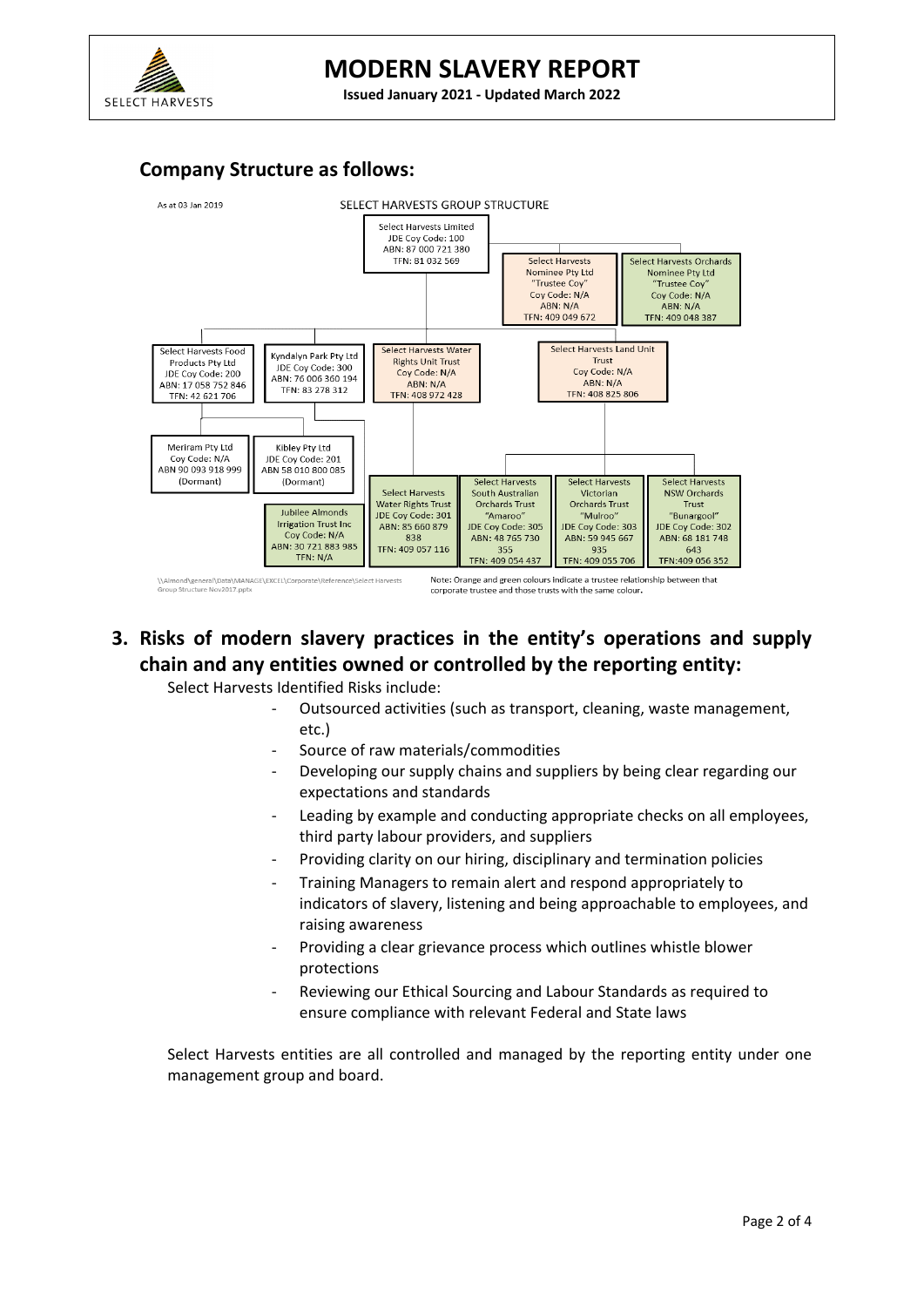

# **4. Actions taken to assess and address modern slavery risks, including the diligence and remediation process:**

### **Domestic/International Suppliers, Select Harvests has:**

- Issued a copy of its Ethical Sourcing policy to all existing suppliers
- Implemented a process to issues a copy of its Ethical Sourcing policy to all new suppliers
- In its main financial system tracks, which suppliers has/has not been issued with an Ethical Sourcing policy and administers accordingly
- Regularly visits suppliers both domestically and internationally (Covid has restricted this) including the option to conduct an audit in line with the Ethical Sourcing policy
- As part of the Quality process monitors supplier's quality qualifications or rating

### **Labor Providers, Select Harvests has:**

- Issued a copy of its Ethical Sourcing policy to all existing suppliers
- Issues a copy of its Ethical Sourcing policy to all new suppliers
- In its main financial system tracks, which suppliers has/has not been issued with an Ethical Sourcing policy and administers accordingly
- Select Harvests conducts/reserves its rights to conduct supplier audits

### **Team Members, Select Harvests has:**

- Provided training to team members to look for indication of potential slavery issues
- Encouraged team members to come forward with any concerns they may have
- Issued a Whistleblower policy so that team members know that they are protected for any related issued they may raise
- Ensured team members are aware that if they are uncomfortable raising a concern with their direct manager that they can approach any other manager, executive or HR team member to raise their concern
- Concerns can be raised verbally or in writing

Select Harvests policy includes specific areas that covers the diligence and remediation process. It is important to Select Harvests that if breaches are identified, we can provide effective remedies to the affected people and communities where it is identified that our operations have caused or contributed to adverse impacts. The nature of these remedies may differ according to the situation and may include direct engagement with the affected people and communities, or collaboration with our suppliers, police, or other third parties.

Select Harvests is committed to ensuring channels are provided through which adversely affected people and communities can raise complaints or concerns without fear of retaliation, intimidation, harassment, discrimination, or victimisation.